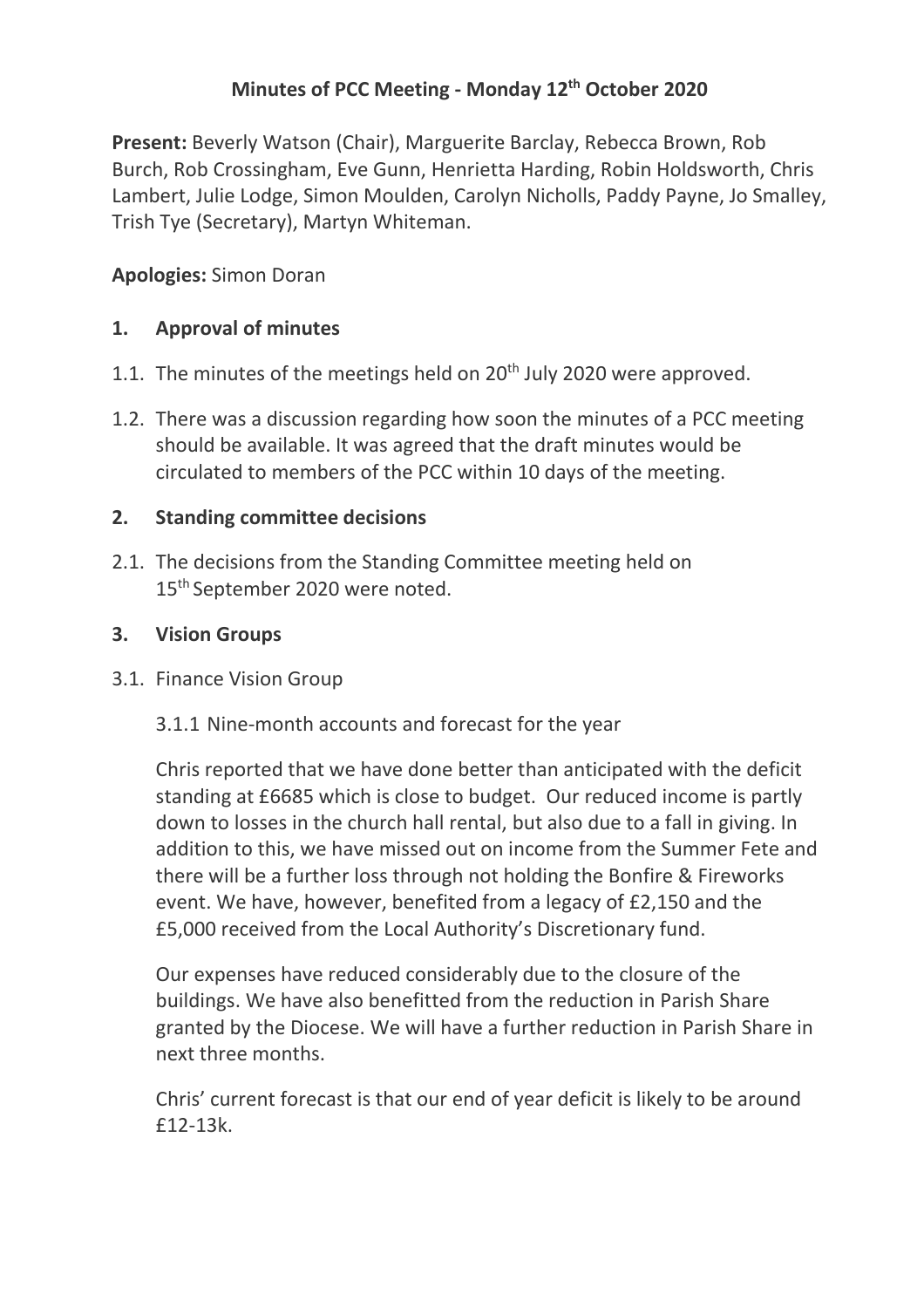Eve reported that we have had no income from Reading Room rental, but church rentals are now on the rise since we have a more flexible space. A youth drama group is renting the church for three afternoons a week.

Martyn questioned whether the drop in giving is solely down to the closure of church and loss of cash donations. Chris reminded us that we rely on a few individuals for a large proportion of the giving and consequently, when we lose one of those, it has a large effect.

Paddy asked whether the grant from the Local Authority required any action on our part. Trish believes that there is no action required but will check.

**Action Trish:** To check the conditions of the Local Authority Discretionary Grant.

Carolyn asked whether any of the money received from the Bishop of Guildford's Foundation for Matrix needs to be repaid as Matrix no longer works with us.

**Action Beverly:** to investigate.

Beverly thanked Chris for his hard work on the accounts.

3.1.2 Deficit mitigation discussion

Beverly outlined the points that the Finance Vision Group discussed at their last meeting with regard to our projected deficit.

- 1. We will hold our usual stewardship campaign in February, and at that, we need to be very clear of our financial situation. The campaign usually leads to new givers. Thought was given as to whether we should hold this earlier than February, but was decided against because of the generous giving that we witnessed for the chairs.
- 2. The investment in the chairs is already giving a return in the form of new church lettings, this is a new income stream which got off the ground almost on the day the chairs arrived. Beverly offered a big thank you to Eve for her work in this area.
- 3. We have made a significant investment on the building this year by spending £30k on chairs and refurbishing the floors.
- 4. Only three years ago we made a £12k profit and this is the first time in five years that we have made a deficit. Chris pointed out that the last big deficit was in 2013 (£5.5k). We need to have reserves to pay our way for six months and we currently do have these.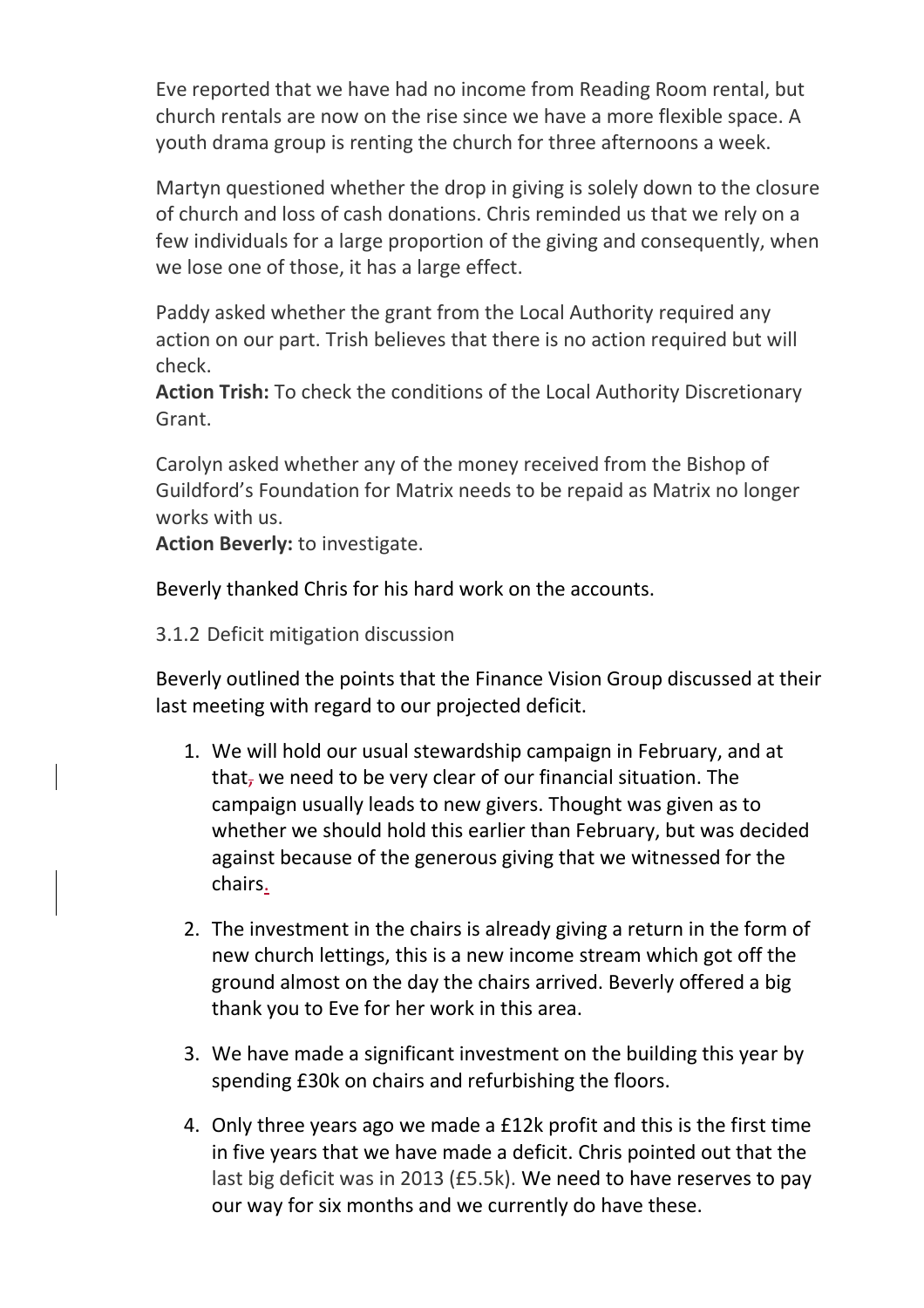- 5. We're facing a subsidence repair bill in the chapel. Beverly is hoping we may now be eligible for grant funding due to the church itself is becoming more of a community resource.
- 3.1.3 Choral Scholars

In September 2019 we took on three choral scholars who we expected to pay through to July this year. When we closed the church, we stopped paying the scholars. Beverly has looked at their role description and although we are not obliged to pay them, do we have a moral responsibility to pay them?

Martyn, Marguerite, Rebecca and Carolyn all voiced their agreement that we should pay the scholars to July 2020.

Robin questioned where the fund is represented in the accounts and Chris explained that it is within the creditors.

**Proposal**: That we pay the scholars the for the rest of the academic year ending July 2020.

**Proposed:** Rebecca Brown, **Seconded:** Marguerite Barclay. All in favour.

Carolyn asked whether we should still be receiving donations for the scholars.

**Action Finance Vision Group:** to look at who has donated and what steps we need to take in that area.

Beverly thanked Chris and the Finance Vision Group for their hard work.

3.2. Worship Vision Group

Beverly presented a report from the group.

• We have moved from our fully online services, through a gradual reopening and into fully open from Sept with three services per Sunday. The attendance numbers currently make all of the services viable. The 8am attendance is down a little whilst the 4pm service is becoming established with a dozen on average. We have seen some new people coming too. The group thinks we should maintain the current pattern of worship for the foreseeable future.

The 10am service is sometimes a hybrid service (with people attending via Zoom). Beverly thanked Trish and the Production Team for this. We will continue to do a hybrid service approximately twice a month.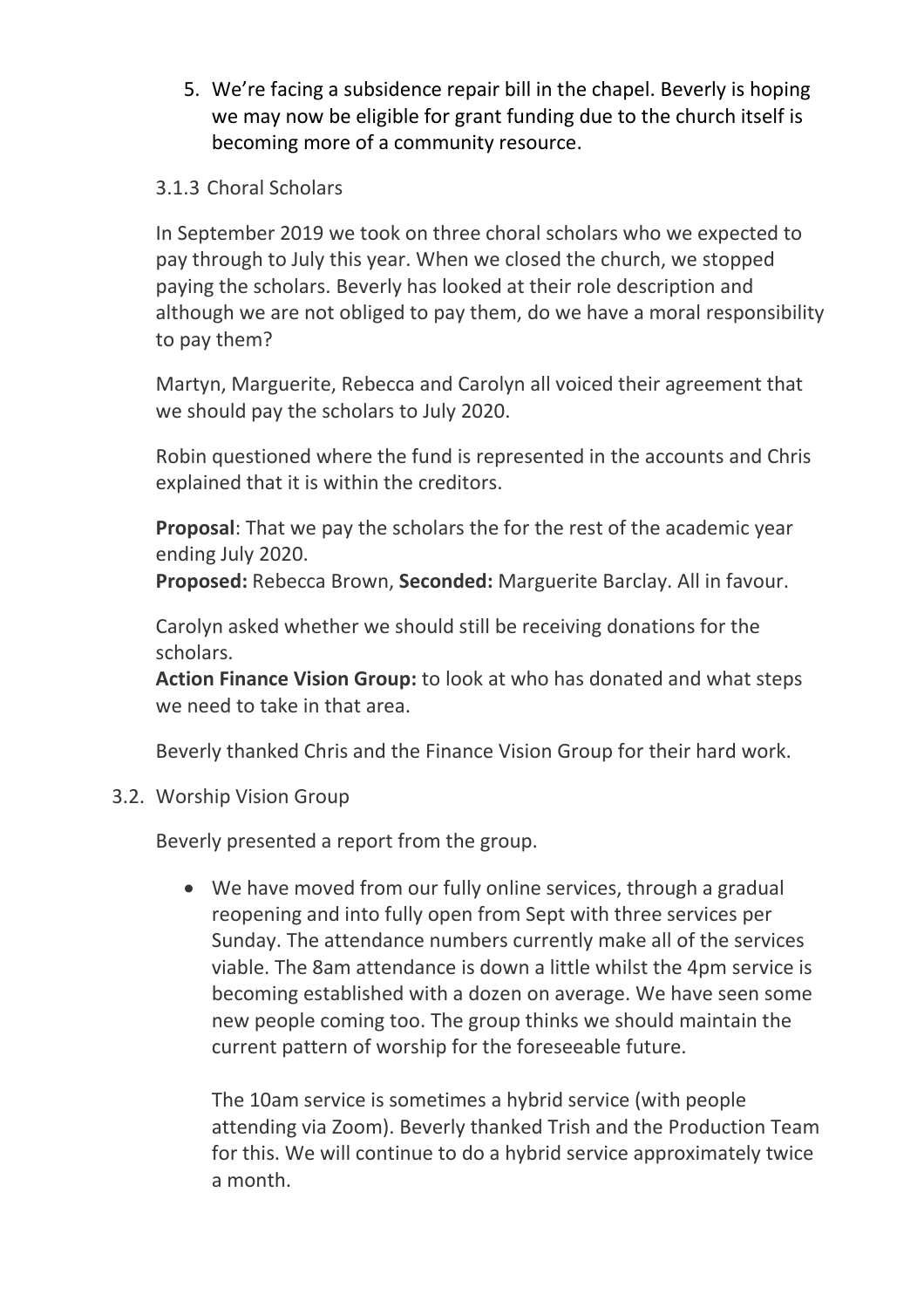There is a team being formed to help plan and deliver the 4pm teatime service.

- Looking forward we have some large services coming up; the Patronal festival with choral evensong and Remembrance Sunday. The uniformed organisations are not attending but we are inviting individual representatives. We will need to ticket the larger services to maintain safety.
- Queen Eleanor's School have had four harvest festival services and plan to have four prayer spaces in November. They are also keen to come for four Christmas services (in preference to the Cathedral)
- Within the worship space there has been much change with the arrival of the chairs, an increase in bookings and the installation of the new window design (with thanks to Jo for that). We also have the flower team back in church.
- The Pilgrim Course going really well. We have run two of the series of eight with between 25 to 30 people attending. We plan to start the third course in November.

Martyn commented on how encouraging the interaction with Queen Eleanor's is and suggested that we could invite a couple of Onslow teachers to some of these services to witness them.

#### **Action Beverly**

Rebecca offered thanks to Trish regarding the hybrid services and the communications that are sent out.

Simon asked that Paddy thanks Amber for the amazing job she is doing in her new role.

Henrietta reiterated that we are working hard to keep people safe with monitoring of attendance numbers and social distancing.

#### 3.3. Premises Vision Group

The premises report covers a number of areas of work, and Robin brought our attention to couple of points.

### • *Water ingress*

We still have water coming into the Reading Room through the external door. We're not clear on the next steps as we have tried our own, the installer's and the manufacturer's remedies but none have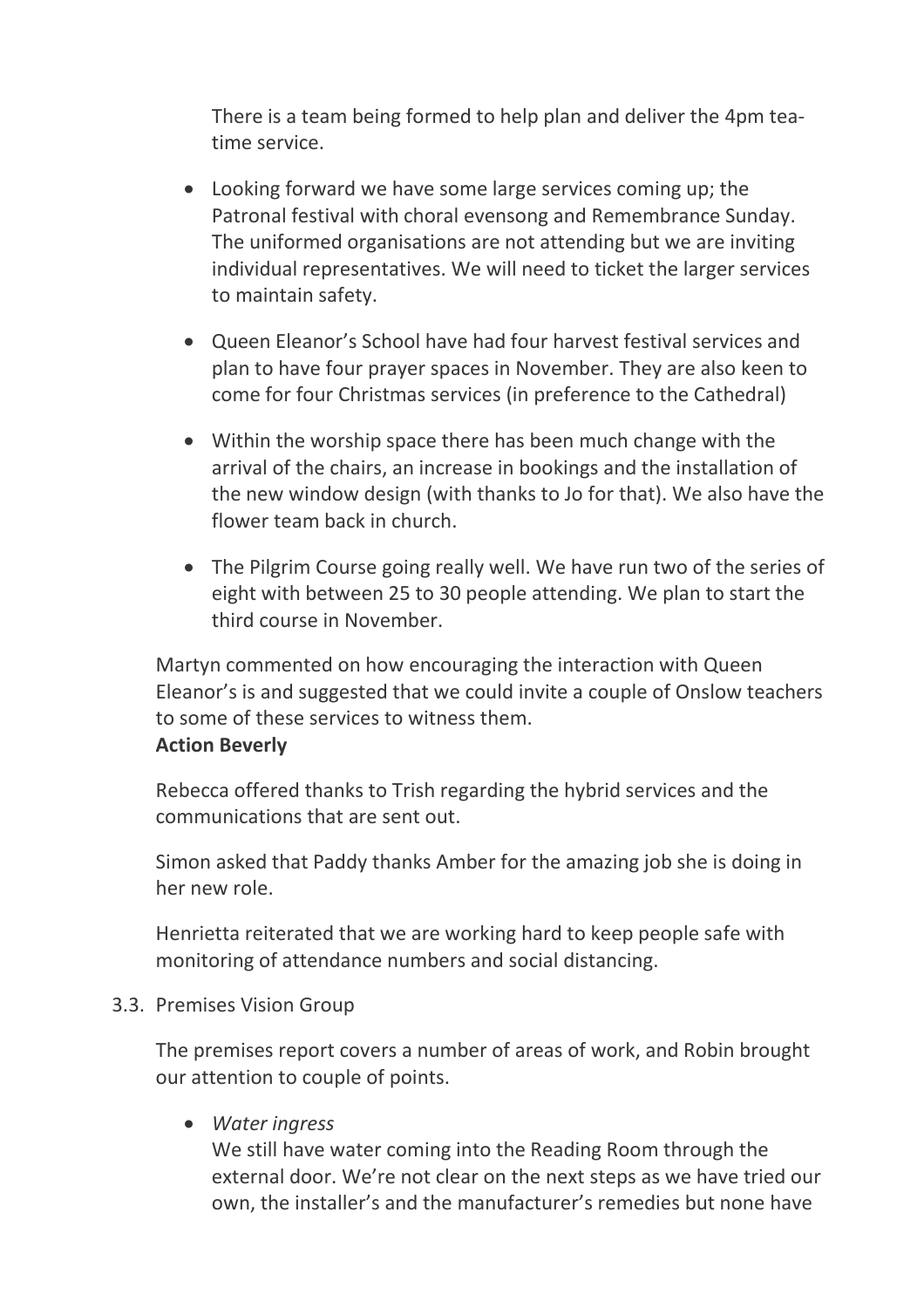worked.

One leg of the bell tower is still leaking in the foyer. Dave Mowat has made huge efforts to stop this, but we need to continue to find a solution.

• *Subsidence in chapel*

This has become more worrying of late. We don't know the absolute cause and it is likely to be a combination of factors. We have found, via a camera drain survey, that there is a broken drain at the side of the chapel where a downpipe empties. There looked to be tree roots in drain. It's possible that we might be able to make an insurance claim for that. The bricks of the chapel wall have moved downhill and outwards and this has a large effect on how we underpin and redo the chapel floor. The work for this is estimated to be in the region of £35k. We are in regular contact with structural engineer and architect and we'll probably need to make decisions at the end of the year.

We will be filling the gap next to chapel window with a post to hide the gap and prop up the ceiling.

• *Thorn Bank*

We had feared we'd need to replace the boiler at Thorn Bank, but we have found that it can be repaired. The tenant has agreed to stay another year.

Rob Burch suggested that when the Thorn Bank boiler does need to be replace, we should consider replacing with an ecologically sound solution. The Eco Vision Group can research this and any grants that may be available.

**Action Eco Vision Group** to investigate.

Rob Crossingham asked about the pattern of movement in the chapel area. Robin explained that there has been recent movement due to the dry summer. Other tell-tales have moved less although we are seeing some cracks in church now. We have had three meetings with the structural engineer and his advice is that we should continue monitoring for three or four more months. In terms of remedial schemes, we are looking at underpinning all around the side of the chapel, but the depth is not yet known. We will do remedial work to the drain soon.

Beverly offered her thanks to Robin.

Carolyn explained that we need to inform our neighbours around the field of the work we are planning to do towards the bottom of the field. We also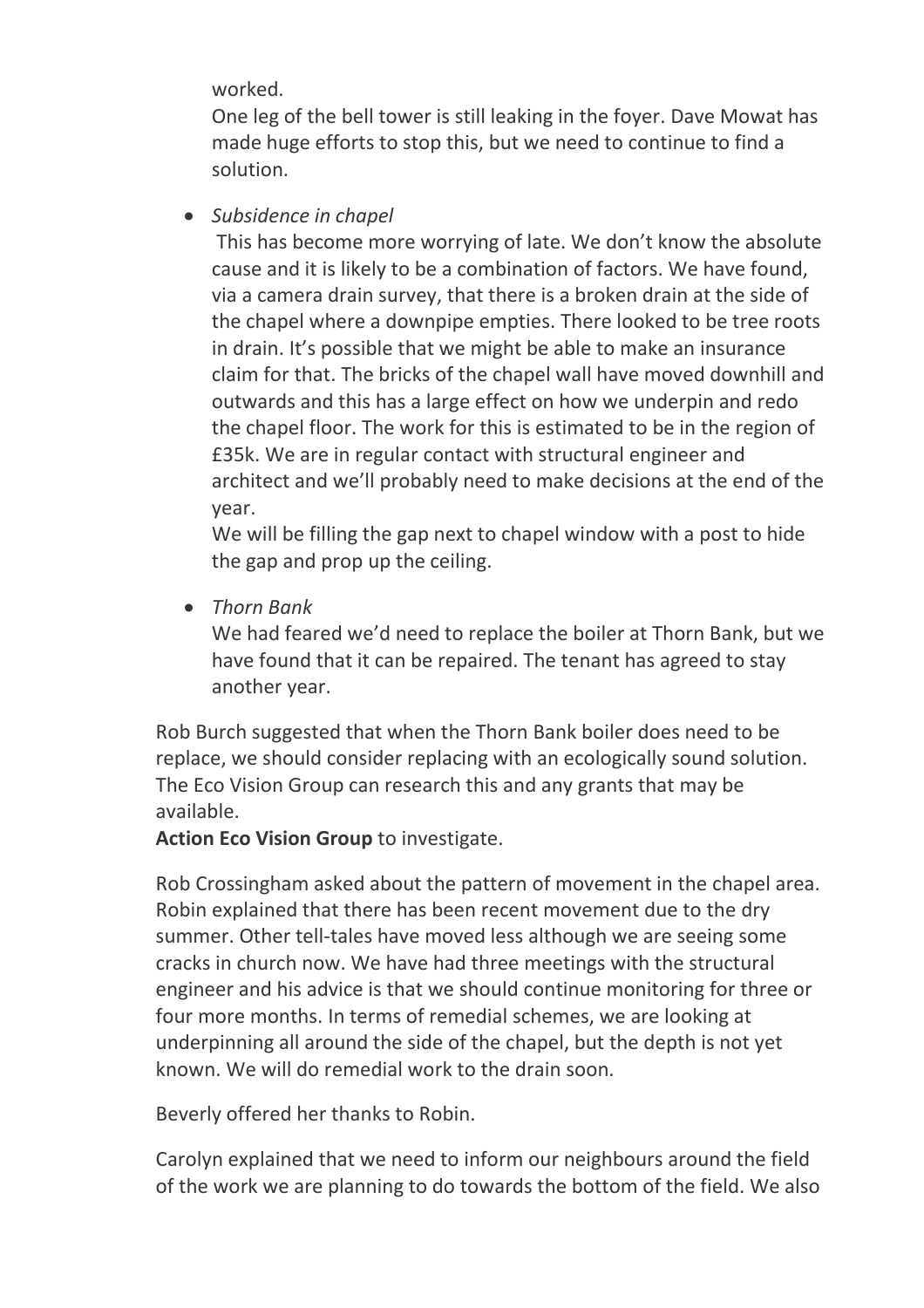need to communicate regarding rights of access, as more gates appear on the boundary. Rob Crossingham and Carolyn have talked this through and have agreed that as the field is held in trust by Diocese, we need to discuss any letter with the Diocesan Board of Finance (DBF). Carolyn is drafting a letter to be reviewed by Beverly, Premises Vision Group and the DBF before sending out.

### **4. Transforming Church Plan**

There was a brief review of the skeleton new plan that currently includes a few new goals. The Vision Group chairs are encouraged to let Trish know of goals they would like to see included in the plan.

Marguerite commented that in the original document from the Diocese, transformation is identified as "a change in condition, nature or character". When we review what we are doing under the various goals that we have identified we want to meet, we should then be able to identify what changes in condition, nature or character have been achieved. We need to evidence change in the way of transformation. Using the Pilgrim course as an example, we could ask participants "What, if any, change to your life has attending the Pilgrim course made?"

Henrietta agreed that we should document the outcomes and feedback.

**Action All:** to look at in more detail at our away morning in November.

# **5. Vicar's Report**

Beverly reported on the time since our last PCC in July:

• Much of what I would want to report is covered in the Worship VG update for this evening. We've reopened the church building for Worship on the 13th July, starting with Morning Prayer, the Thursday Communion and Tea Time Church. Then from the beginning of September we've held all our Services in Church again, including the 8am and 10am Services on Sundays. The 10am is now a 'hybrid' Service, in Church and via Zoom. The Safeguarding Team has taken great care to make our Services in church 'Covid safe', and with the Wardens support and guidance people have adhered to all the requirements. I'm pleased that the 'Three Services on Sundays' pattern (8am, 10am and 4pm) is becoming established, and the new pattern at 10am (Service of the Word on 1st and 3rd Sundays with a Music Group) has got off to a good start. Numbers of people attending all our Service, including via Zoom have been encouraging.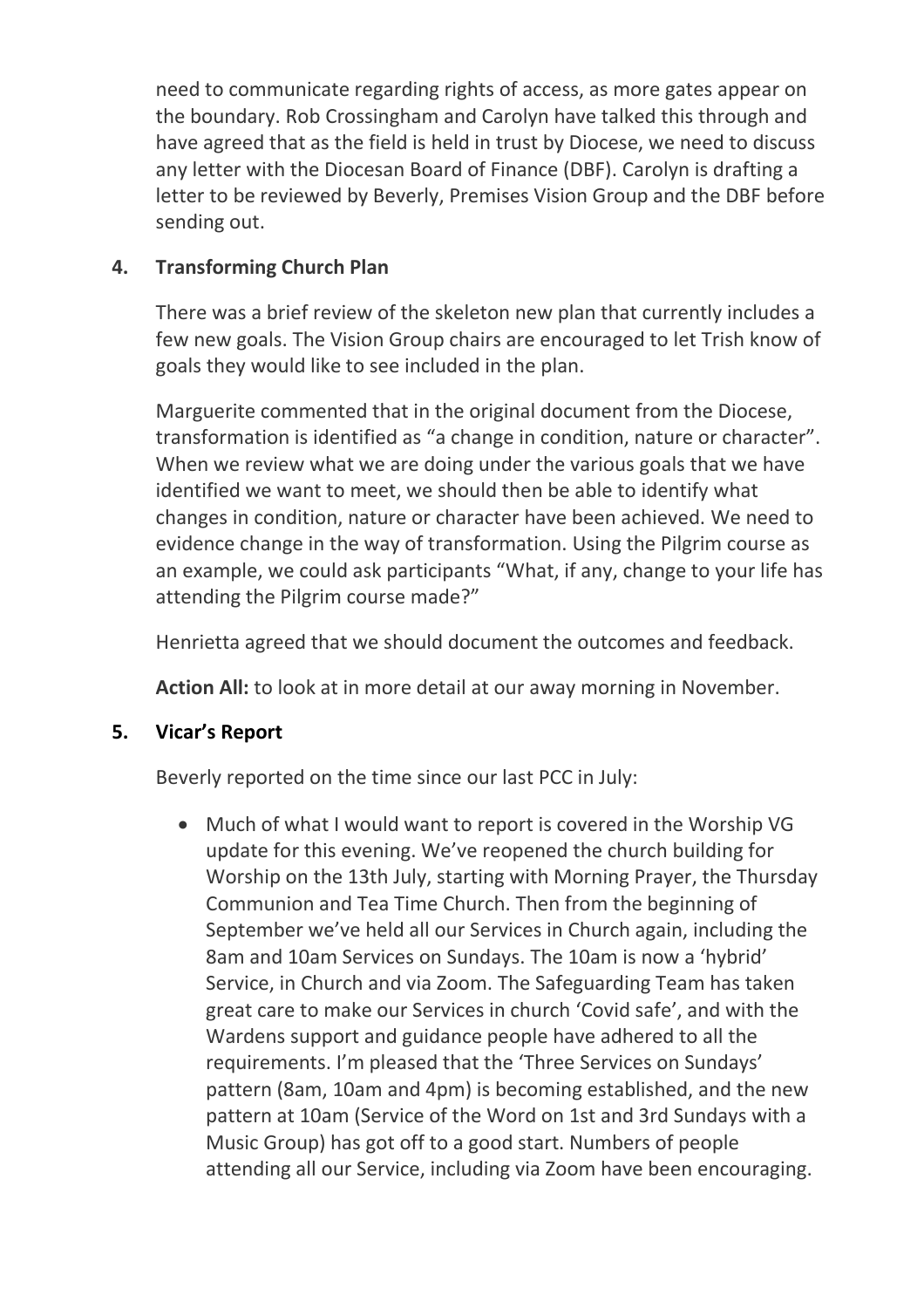- Obviously, we're facing some financial challenges (which we've heard about this evening), and some challenges with the building (subsidence). I'm grateful to the Finance VG, and also the Premises VG for their work; and I'm aware that as a PCC we'll need to give these issues priority in the coming months.
- Further afield: I'm encouraged by our partnership with Queen Eleanor School in particular, and the new opportunities to welcome pupils and staff into our Church regularly. I've also recently taken on the role as Interim Chair of Governors, while a new Chair is found; that too has given me new opportunities to support the school, and encourage its distinctly Christian ethos.
- My role as Assistant Area Dean continues. There are two aspects of the role: Deanery Synod (3 meetings a year for Clergy and Deanery Synod reps); and Deanery Chapter (monthly meetings for Clergy in the Guildford Deanery). My role is both strategic and pastoral, working alongside and supporting Nick Williams as Area Dean.
- I'm looking forward to our PCC Away Morning on the 21st November. Julian Hubbard will be leading us in 'reflective hour'; and we'll also have an hour to look more widely at our Transforming Church Goals. We'll meet in Church from 10.30am – 12.45pm.

Henrietta offered thanks to Beverly for all she has done.

Simon Moulden suggested that at our away morning we should reflect on whether we are stretching ourselves too much and whether we're using scant resources in the right way, particularly as Beverly is so busy.

### **6. Safeguarding**

Julie reported that most of the recent work has be COVID related. The Safeguarding Team are meeting monthly and trying to look ahead to areas of concern, e.g. large services. We review the church COVID risk assessment at each meeting.

Julie will be chasing people about training that is available online. Please do get it done if you get asked.

With regard to Children's Church, we have provided an online youth group for the older one. For the smaller children, we are providing personalised activity packs each week. Face to face group work would be a disproportionate amount of work for the numbers involved.